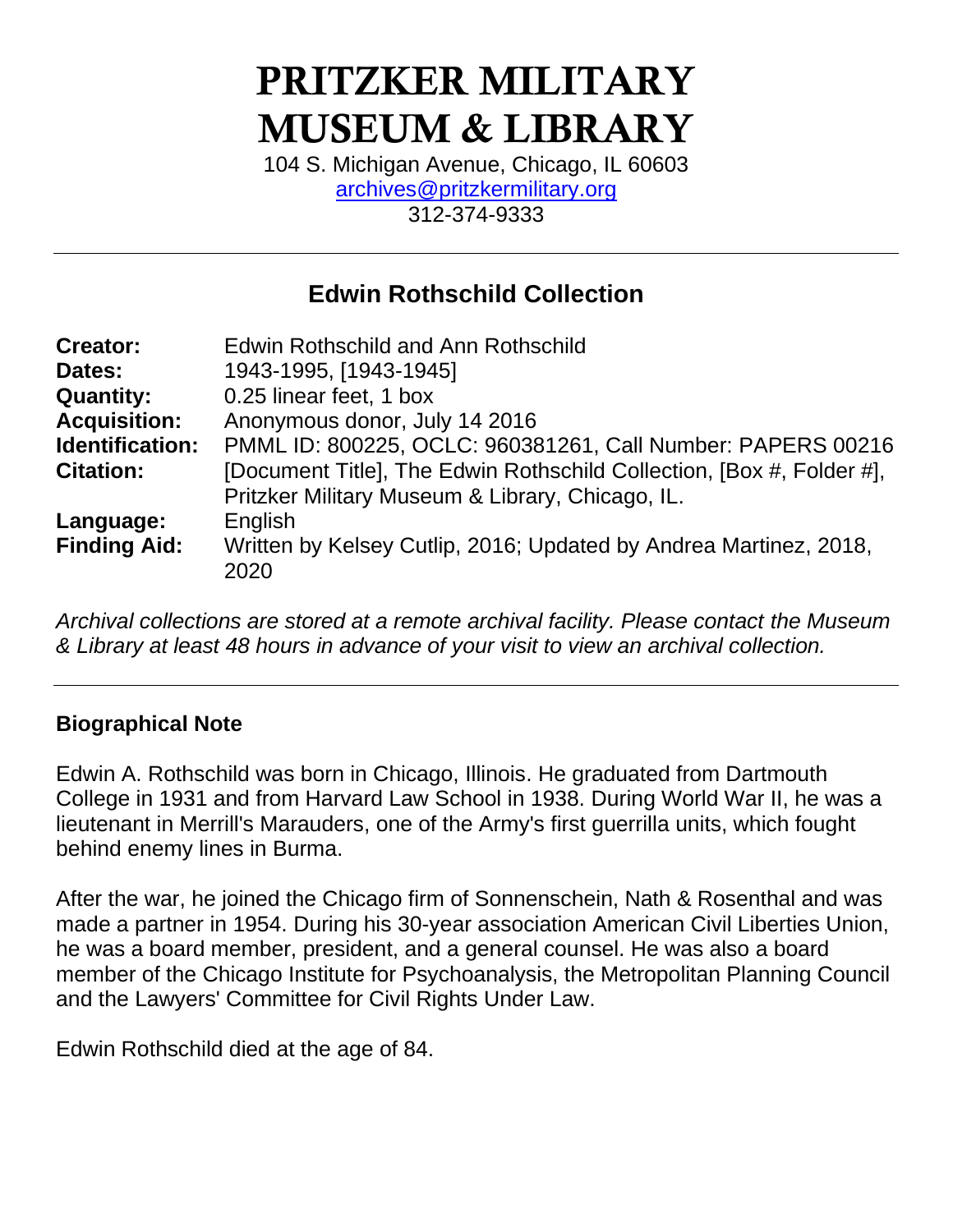# **Scope and Content of the Collection**

The Edwin Rothschild Collection includes correspondence and photos related to the military service of Edwin Rothschild in the army where he was primarily stationed in Africa, India, Burma, and China, during WWII.

#### **Arrangement**

The collection arrived in order by year. PMML staff has arranged the collection chronologically. The collection consists of two series:

### **Series One: Correspondence and Clipping**

Correspondence primarily between Edwin and Ann. Date range of 1/1/1943-7/31/1995

#### **Series Two: Photographs**

Photographs taken in the field, with no dates or location identifiers included.

# **Rights**

Copyrights held by the donor were transferred to the Pritzker Military Museum & Library. All other rights are held by the author or publisher. Users assume responsibility for following copyright laws as established by US Code Title 17.

#### **Separations**

| <b>Item ID</b> | Call<br><b>Number</b> | <b>Description</b>                    | <b>Location</b>                          |
|----------------|-----------------------|---------------------------------------|------------------------------------------|
|                |                       | <b>Artifacts</b>                      |                                          |
| 800225174      |                       | <b>WWII Waves Uniform</b>             |                                          |
|                |                       | <b>Photographs</b>                    |                                          |
| 800225138      | <b>PHOTO</b><br>05132 | Photo of deceased man in the forest   | <b>Photo Collection</b><br><b>Box 35</b> |
| 800225139      | <b>PHOTO</b><br>05133 | Photo of two men in a trench with gun | <b>Photo Collection</b><br><b>Box 35</b> |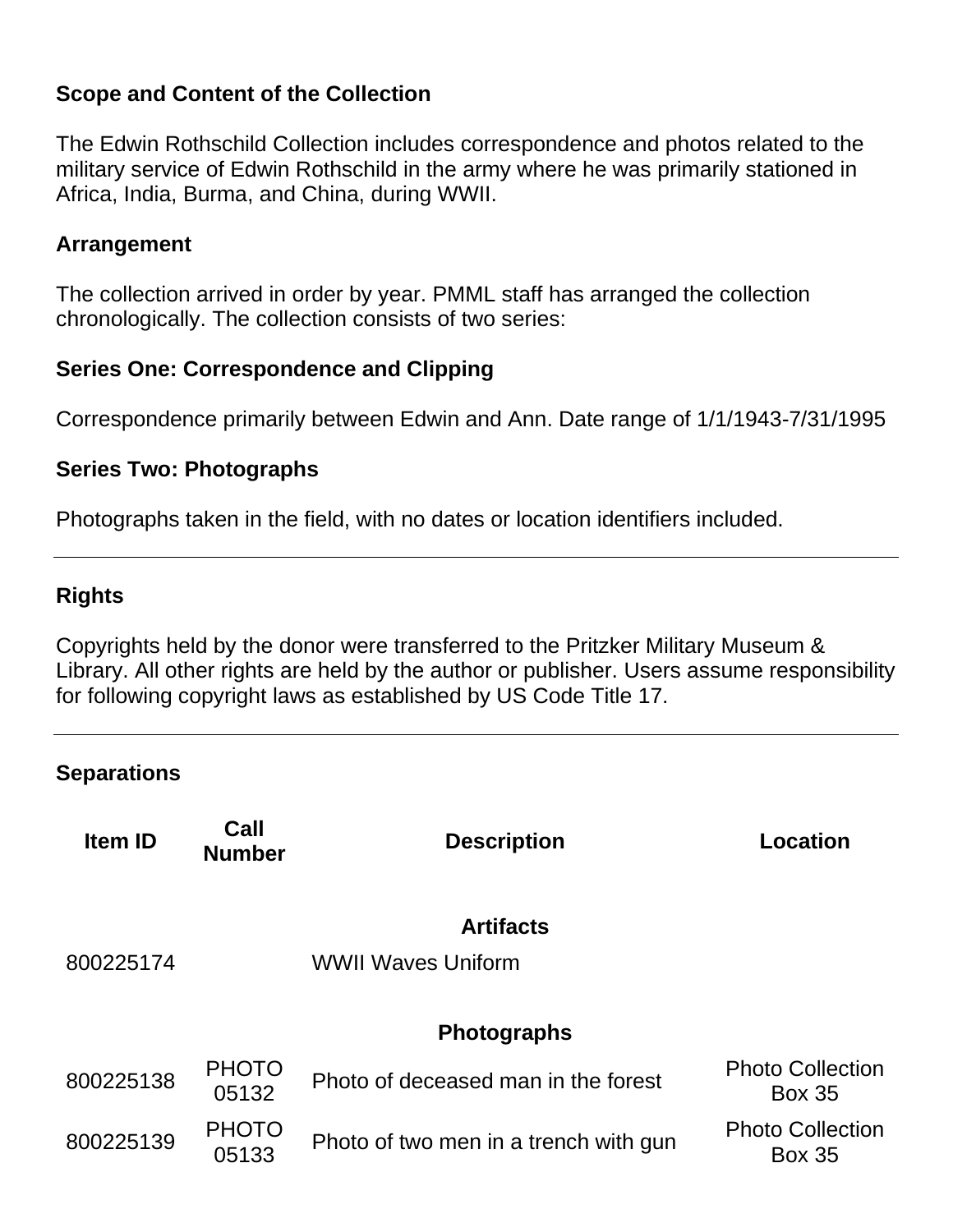| 800225140 | <b>PHOTO</b><br>05134 | Photo of two men with a gun                        | <b>Photo Collection</b><br><b>Box 35</b> |
|-----------|-----------------------|----------------------------------------------------|------------------------------------------|
| 800225141 | <b>PHOTO</b><br>05135 | Photo of two men sitting in a field                | <b>Photo Collection</b><br><b>Box 35</b> |
| 800225142 | <b>PHOTO</b><br>05136 | Photo of a group of soldiers in a camp             | <b>Photo Collection</b><br><b>Box 35</b> |
| 800225143 | <b>PHOTO</b><br>05137 | Photo of a group of soldiers cooking at<br>a fire  | <b>Photo Collection</b><br><b>Box 35</b> |
| 800225144 | <b>PHOTO</b><br>05138 | Photo of two soldiers and a cannon                 | <b>Photo Collection</b><br><b>Box 35</b> |
| 800225145 | <b>PHOTO</b><br>05139 | Photo of three soldiers with weapons.              | <b>Photo Collection</b><br><b>Box 35</b> |
| 800225146 | <b>PHOTO</b><br>05140 | Photo of a forest                                  | <b>Photo Collection</b><br><b>Box 35</b> |
| 800225147 | <b>PHOTO</b><br>05141 | Photo of fields and mountains                      | <b>Photo Collection</b><br><b>Box 35</b> |
| 800225148 | <b>PHOTO</b><br>05142 | Photo of four soldiers walking with two<br>donkeys | <b>Photo Collection</b><br><b>Box 35</b> |
| 800225149 | <b>PHOTO</b><br>05143 | Photo of pack animals on a cleared<br>road         | <b>Photo Collection</b><br><b>Box 35</b> |
| 800225150 | <b>PHOTO</b><br>05144 | Photo of three soldiers on a battlefield           | <b>Photo Collection</b><br><b>Box 35</b> |
| 800225151 | <b>PHOTO</b><br>05145 | Photo of soldiers and mountains                    | <b>Photo Collection</b><br><b>Box 35</b> |
| 800225152 | <b>PHOTO</b><br>05146 | Photo of weapon in a foxhole                       | <b>Photo Collection</b><br><b>Box 35</b> |
| 800225153 | <b>PHOTO</b><br>05147 | Photo of fields and mountains                      | <b>Photo Collection</b><br><b>Box 35</b> |
| 800225154 | <b>PHOTO</b><br>05148 | Photo of a forest                                  | <b>Photo Collection</b><br><b>Box 35</b> |
| 800225155 | <b>PHOTO</b><br>05149 | Photo of mountains                                 | <b>Photo Collection</b><br><b>Box 35</b> |
| 800225156 | <b>PHOTO</b><br>05150 | Photo of field and trees                           | <b>Photo Collection</b><br><b>Box 35</b> |
| 800225157 | <b>PHOTO</b><br>05151 | Photo of men and pack animals walking              | <b>Photo Collection</b><br><b>Box 35</b> |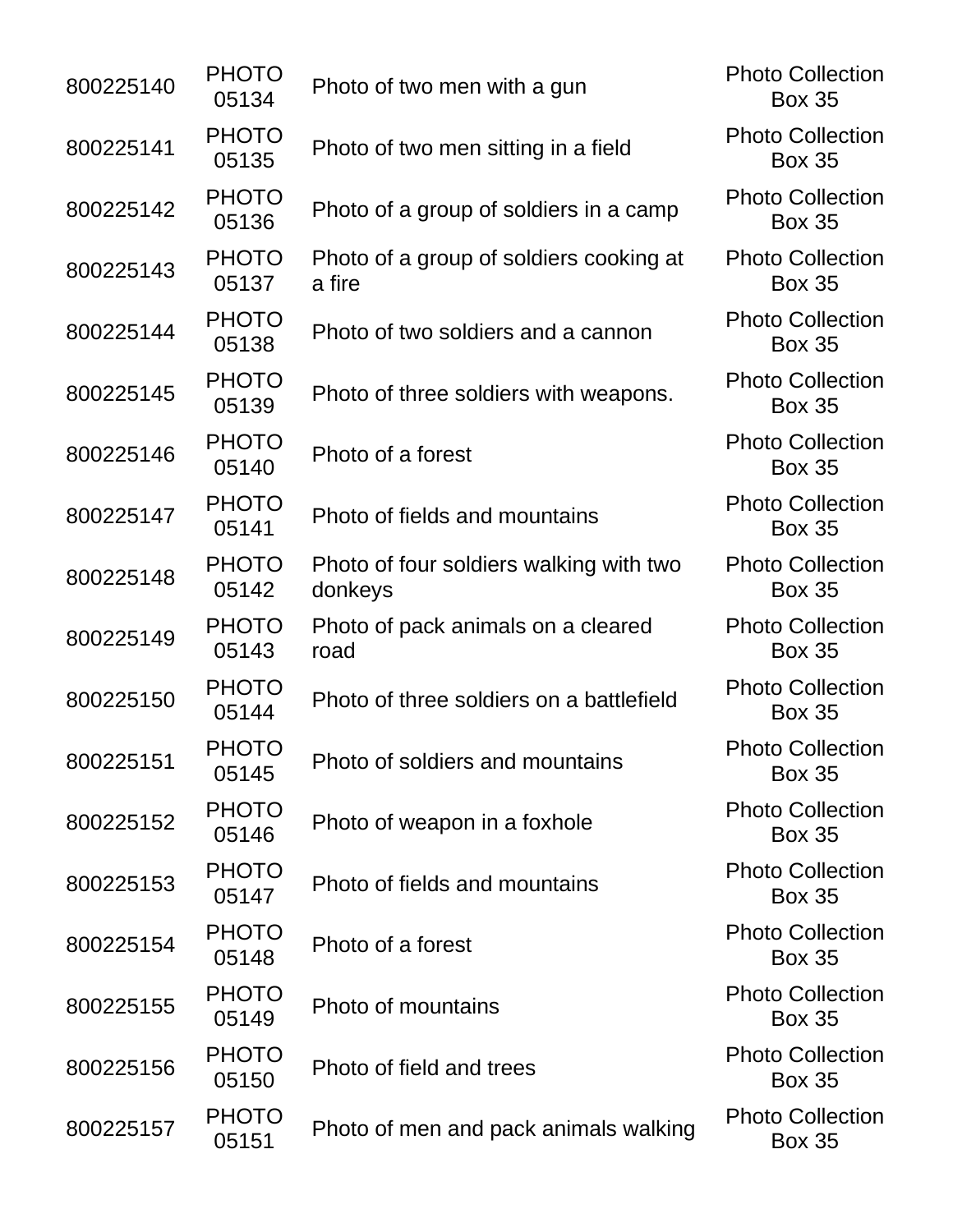| 800225158 | <b>PHOTO</b><br>05152 | Photo of two men in foxhole with gun               | <b>Photo Collection</b><br><b>Box 35</b> |
|-----------|-----------------------|----------------------------------------------------|------------------------------------------|
| 800225159 | <b>PHOTO</b><br>05153 | Photo of tree and mountains                        | <b>Photo Collection</b><br><b>Box 35</b> |
| 800225160 | <b>PHOTO</b><br>05154 | Photo of man in foxhole with gun                   | <b>Photo Collection</b><br><b>Box 35</b> |
| 800225161 | <b>PHOTO</b><br>05155 | Photo of fields                                    | <b>Photo Collection</b><br><b>Box 35</b> |
| 800225162 | <b>PHOTO</b><br>05156 | Photo of soldiers with gun and<br>ammunition boxes | <b>Photo Collection</b><br><b>Box 35</b> |
| 800225163 | <b>PHOTO</b><br>05157 | Photo of a man smoking a pipe                      | <b>Photo Collection</b><br><b>Box 35</b> |
| 800225164 | <b>PHOTO</b><br>05158 | Photo of two men in a foxhole                      | <b>Photo Collection</b><br><b>Box 35</b> |
| 800225165 | <b>PHOTO</b><br>05159 | Photo of two deceased men on the field             | <b>Photo Collection</b><br><b>Box 35</b> |
| 800225166 | <b>PHOTO</b><br>05160 | Photo of soldiers firing a cannon                  | <b>Photo Collection</b><br><b>Box 35</b> |
| 800225167 | <b>PHOTO</b><br>05161 | Photo of two soldiers with a gun                   | <b>Photo Collection</b><br><b>Box 35</b> |
| 800225168 | <b>PHOTO</b><br>05162 | Photo of trees and mountains                       | <b>Photo Collection</b><br><b>Box 35</b> |
| 800225169 | <b>PHOTO</b><br>05163 | Photo of donkeys and soldiers                      | <b>Photo Collection</b><br><b>Box 35</b> |
| 800225170 | <b>PHOTO</b><br>05164 | Photo of village children playing                  | <b>Photo Collection</b><br><b>Box 35</b> |
| 800225171 | <b>PHOTO</b><br>05165 | Photo of landscape                                 | <b>Photo Collection</b><br><b>Box 35</b> |
| 800225172 | <b>PHOTO</b><br>05166 | Photo of a group of soldiers                       | <b>Photo Collection</b><br><b>Box 35</b> |
| 800225173 | <b>PHOTO</b><br>05167 | Photo of two men in a foxhole with a<br>gun        | <b>Photo Collection</b><br><b>Box 35</b> |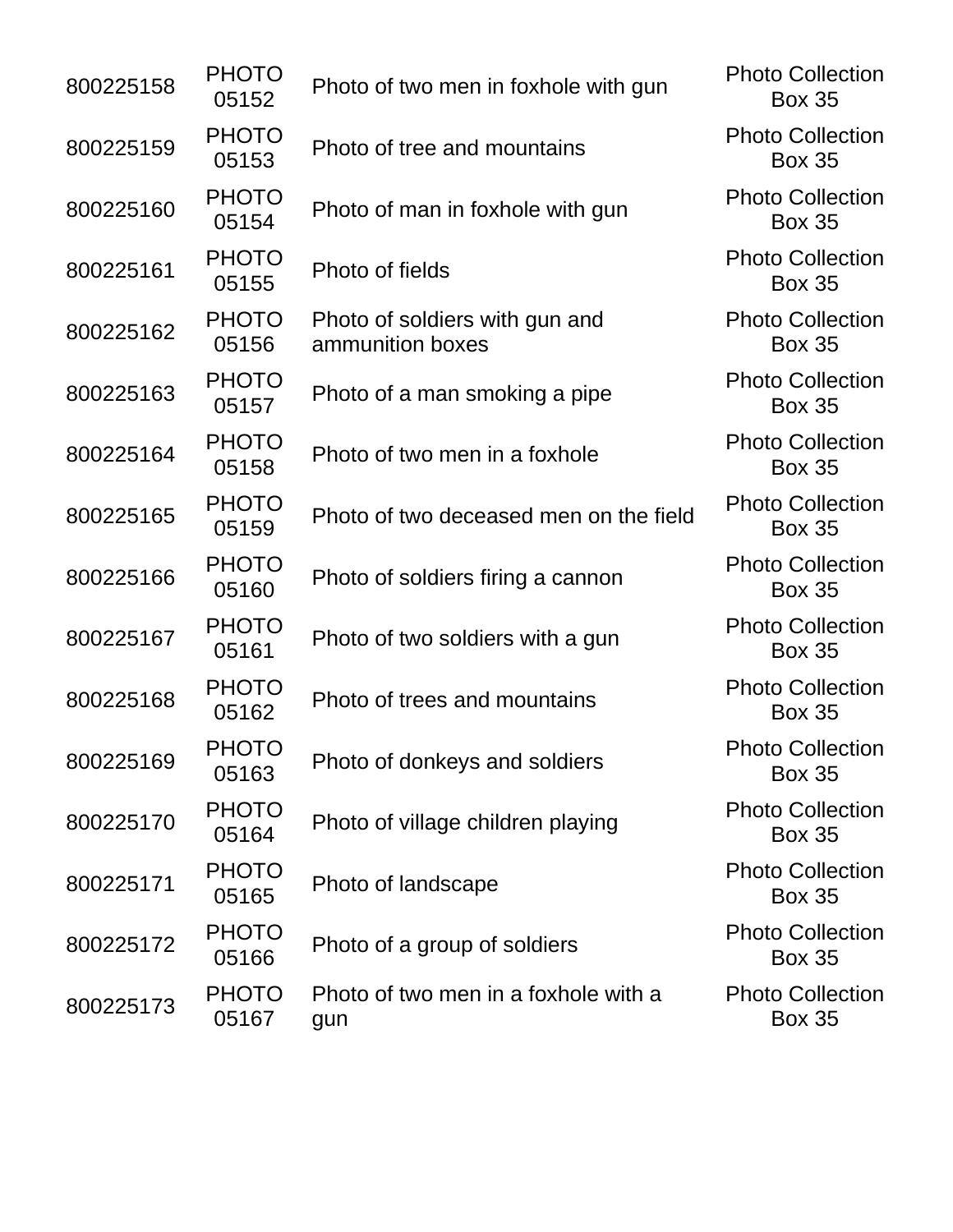# **Key Subjects**

This collection is indexed under the following headings in the Library's online catalog. Researchers interested in materials about related topics, persons, or places should search the catalog using these subject headings.

### **Subjects:**

United States. -- Army. -- Composite Unit (Provisional), 5307th. World War, 1939-1945 -- Campaigns -- Burma. Soldiers -- United States -- Correspondence. Soldiers' writings, American. **Africa** India **China** 

#### **Container List**

| Box | <b>Folder</b> | Item ID $#$ | <b>Title</b>                                                                                                                                                          | <b>Dates</b> |
|-----|---------------|-------------|-----------------------------------------------------------------------------------------------------------------------------------------------------------------------|--------------|
| 1   | 1             |             | <b>Correspondence</b>                                                                                                                                                 |              |
|     |               | 800225174   | Letter to Edwin Rothschild from<br>Headquarters Illinois Military Area, W.F.<br>Smith: about Rothschild's transfer to the<br><b>Enlisted Reserve Corps.</b>           | 12/15/1941   |
|     |               | 800225175   | Letter to Edwin Rothschild from Major<br>Julius A. Leibert, Chaplin: about Leibert's<br>desire for Rothschild to be more involved<br>with faith services and meetings | 8/20/1941    |
|     |               | 800225176   | Letter to "Sirs" from Private S.K.: about<br>soldiers don't have a true understanding of<br>why they are fighting or are not high-<br>spirited                        | 9/12/1942    |
|     | $\mathbf 2$   |             | <b>Correspondence</b>                                                                                                                                                 | 1943         |
|     |               | 800225001   | Letter from Ann to Edwin. Ann Speaking<br>about being a working woman, and family<br>life.                                                                            | 1/1/1943     |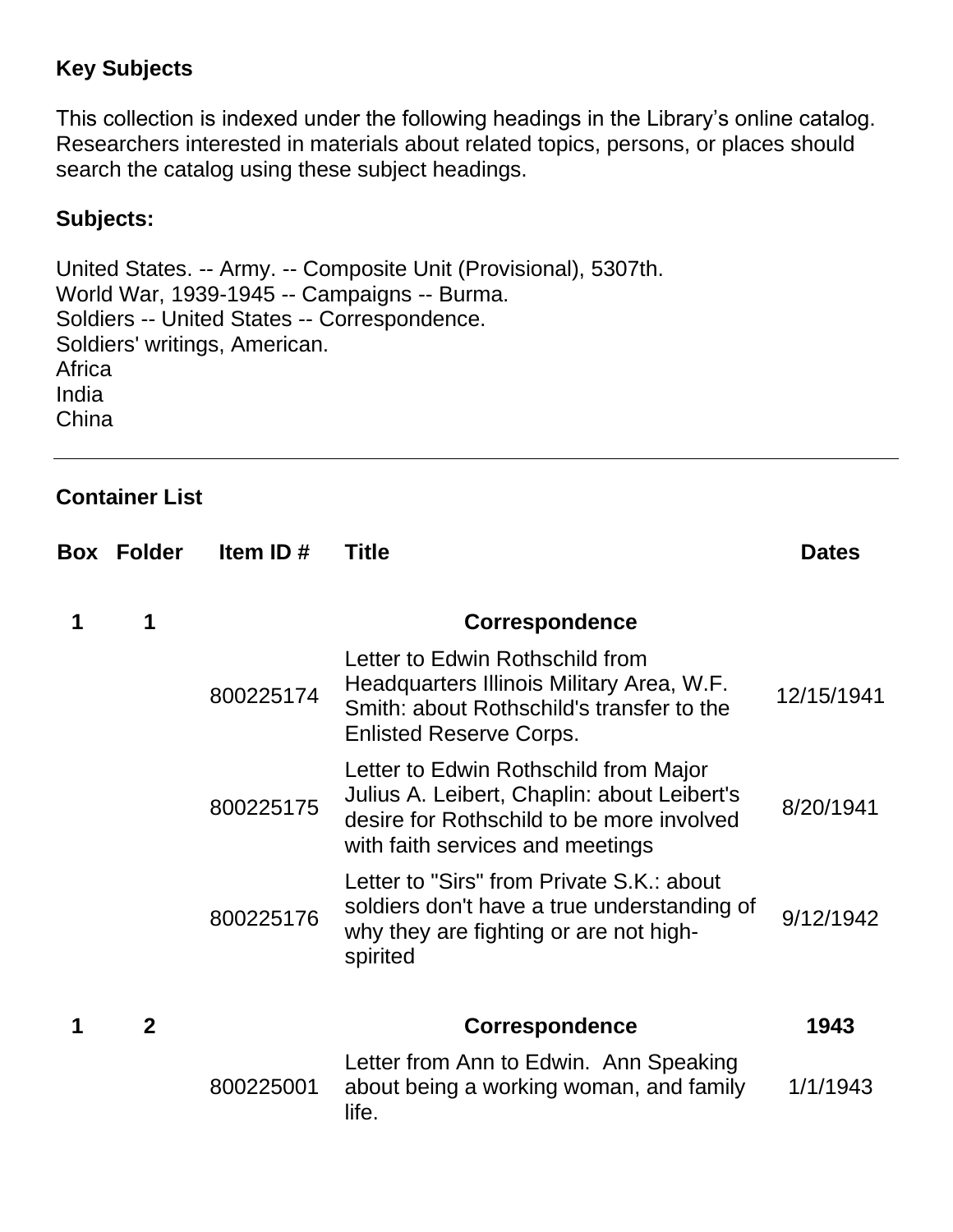| 800225002 | Letter from Edwin to Ann. In reply to Ann's<br>subsequent letter. Speaks also about<br>going on a night out.                                                        | 1/5/1943   |
|-----------|---------------------------------------------------------------------------------------------------------------------------------------------------------------------|------------|
| 800225003 | Letter from Edwin to Ann. About<br>concluding school at Camp Forest, a<br>phone call with Ann, and letters he<br>received from family.                              | 6/4/1943   |
| 800225004 | Letter from Edwin to Ann. About getting<br>together with Charles Smithe and his wife,<br>the letters that he has received from<br>family, and briefly mentions FDR. | 6/5/1943   |
| 800225005 | Letter from Edwin to Ann. About his<br>health, recounting his day, and<br>discovering books in the library.                                                         | 9/27/1943  |
| 800225006 | Letter from Edwin to Ann. Speaks about<br>restrictions being placed on him at camp,<br>as well as a chance meeting of a<br>classmate from Harvard Law.              | 10/3/1943  |
| 800225007 | V-Mail from Edwin to Ann. Speaks about<br>testing out the mail delivery system,<br>arriving in Africa and what it is like there.                                    | 10/26/1943 |
| 800225008 | V-Mail from Edwin to Ann. Speaks about<br>improving his penmanship and his days in<br>Africa.                                                                       | 10/29/1943 |
| 800225009 | V-Mail from Edwin to Ann. Speaks about<br>his days in Africa, and buying Christmas<br>presents.                                                                     | 11/1/1943  |
| 800225010 | V-Mail from Edwin to Ann. Speaks about a<br>change in his address, asks about their<br>child, and how parenthood is for Ann.                                        | 11/1/1943  |
| 800225011 | V-Mail from Edwin to Ann. Speaks about<br>talking to the locals and exploring the local<br>city in Africa.                                                          | 11/2/1943  |
| 800225012 | V-Mail from Edwin to Ann. Speaks about<br>being a GI censor.                                                                                                        | 11/3/1943  |
| 800225013 | V-Mail from Edwin to Ann. Speaks about<br>being a GI censor.                                                                                                        | 11/4/1943  |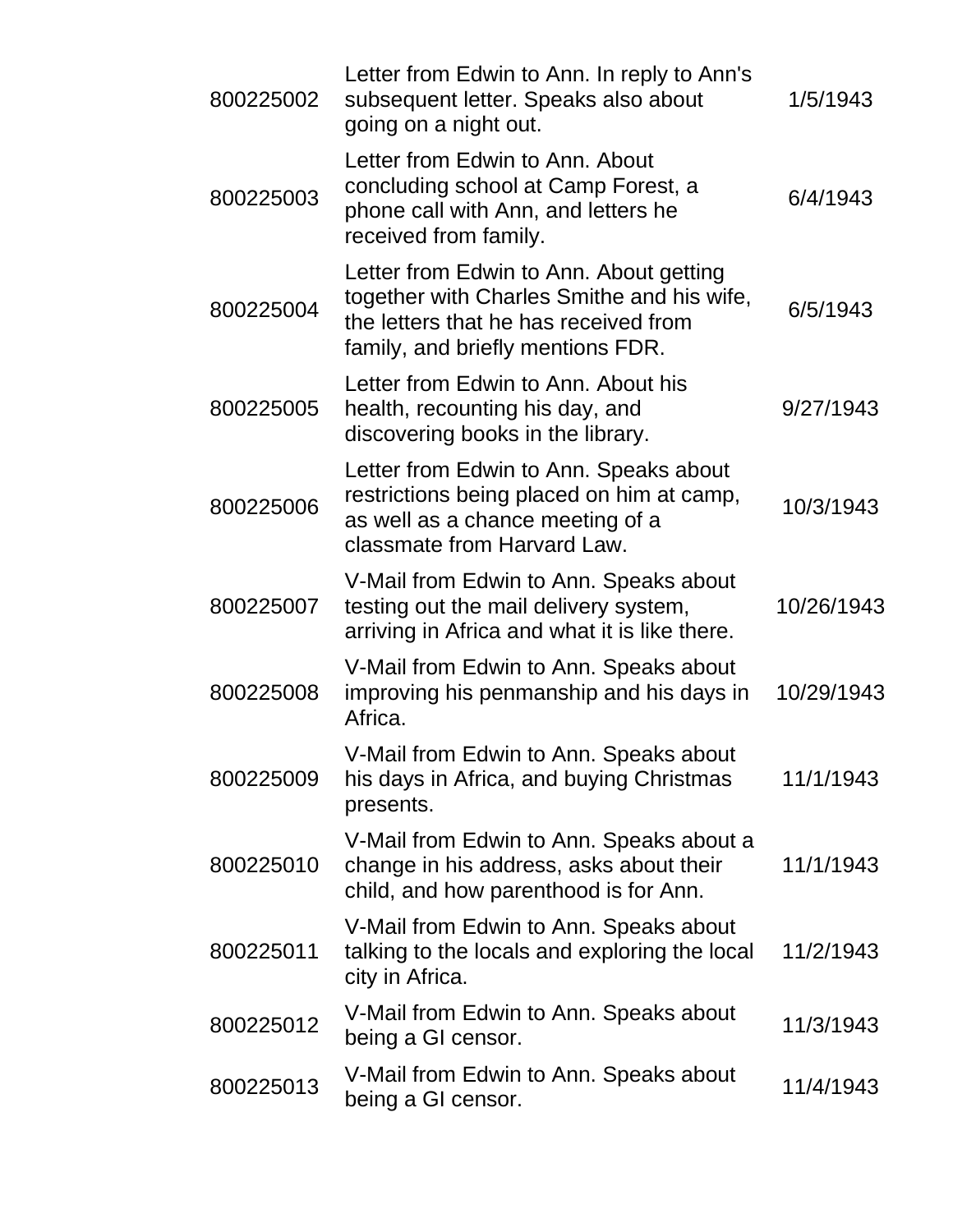| 800225014 | V-Mail from Edwin to Ann. Speaks about<br>the Red Cross.                                                                                                                                                                                                                                  | 11/6/1943  |
|-----------|-------------------------------------------------------------------------------------------------------------------------------------------------------------------------------------------------------------------------------------------------------------------------------------------|------------|
| 800225015 | V-Mail from Edwin to Ann. Speaks on the<br>poor choices in alcohol available, and new<br>pasttimes.                                                                                                                                                                                       | 11/8/1943  |
| 800225016 | V-Mail from Edwin to Ann. Speaks about<br>Christmas and family.                                                                                                                                                                                                                           | 11/9/1943  |
| 800225017 | V-Mail from Edwin to Ann. Speaks about<br>Armistice Day, his dinner, and taking a<br>bath.                                                                                                                                                                                                | 11/11/1943 |
| 800225018 | V-Mail from Edwin to Ann. Speaks about<br>building a shower.                                                                                                                                                                                                                              | 11/12/1943 |
| 800225019 | V-Mail from Edwin to Ann. Speaks about<br>building a shower, includes drawing.                                                                                                                                                                                                            | 11/13/1943 |
| 800225020 | V-Mail from Edwin to Ann. Speaks about<br>attending a concert at the Red Cross Club<br>in town.                                                                                                                                                                                           | 11/14/1943 |
| 800225021 | V-Mail from Edwin to Ann. Describes his<br>tentmates, Chameles and Leising.                                                                                                                                                                                                               | 11/16/1943 |
| 800225022 | V-Mail from Edwin to Ann. Describes more<br>about his tentmate, Leising.                                                                                                                                                                                                                  | 11/17/1943 |
| 800225023 | V-Mail from Edwin to Ann. Speaking about<br>his tentmates.                                                                                                                                                                                                                                | 11/18/1943 |
| 800225024 | V-Mail from Edwin to Ann. Speaks about<br>receiving Ann's letter, sending home<br>money, and requests items to be sent to<br>him.                                                                                                                                                         | 11/22/1943 |
| 800225177 | Letter from Edwin to Ann. Writes about<br>finally receiving a v-mail from her, their<br>baby, their dog, being glad she has her<br>friend Erika to talk to, that he's safe, how<br>he's received her letters out of order, her<br>potential job, Christmas gifts, and sending<br>his love | 11/22/1943 |
| 800225178 | Letter from Edwin to Ann. Writes about<br>why he hasn't written as much, card<br>games he's played, promotions, recollects<br>what he was doing two years ago when                                                                                                                        | 12/9/1943  |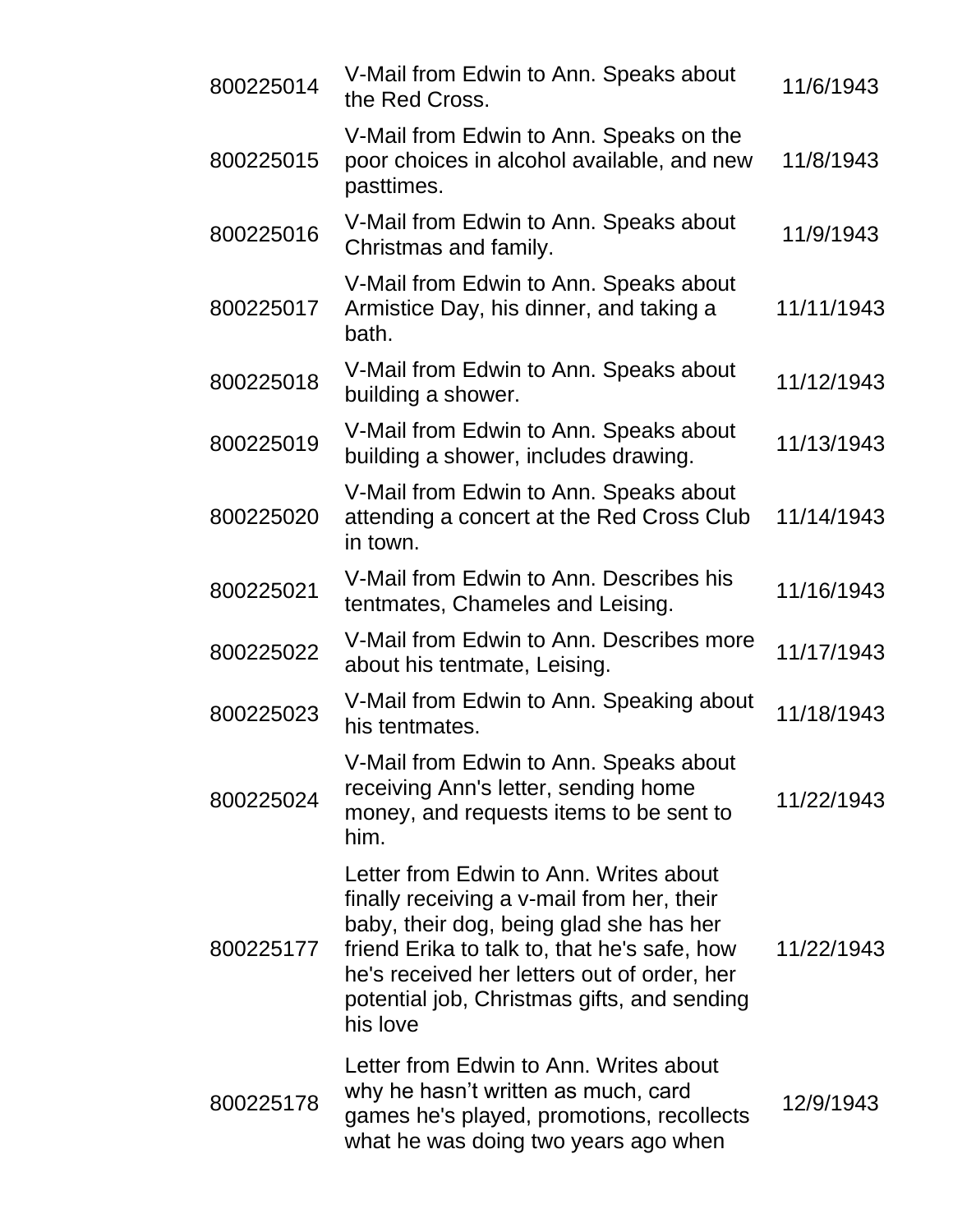|   |   |           | the attack on Pearl Harbor happened and<br>war was declared, a story that he came<br>across, how he's doing well, and looking<br>forward to her letters           |            |
|---|---|-----------|-------------------------------------------------------------------------------------------------------------------------------------------------------------------|------------|
|   |   | 800225025 | V-Mail from Edwin to Ann. Speaks about<br>his travels in India.                                                                                                   | 12/27/1943 |
|   |   | 800225026 | Letter from Edwin to Ann. Speaks about<br>the joy of receiving a large amount of<br>Ann's letters, and his daily life.                                            | 12/29/1943 |
|   |   | 800225027 | Letter from Edwin to Ann. Gives an<br>account of the mail he has received to<br>date.                                                                             | 12/30/1943 |
|   |   | 800225028 | V-Mail from Edwin to Ann. Gives a<br>summary of the two air-mail letters he sent<br>and asks Ann to send provisions.                                              | 12/31/1943 |
|   |   | 800225029 | Letter from Edwin to Ann. Speaks about<br>daily life, food, the people and political<br>climate of India.                                                         | 12/31/1943 |
|   |   |           |                                                                                                                                                                   |            |
| 1 | 3 |           | <b>Correspondence</b>                                                                                                                                             | 1944       |
|   |   | 800225030 | V-Mail from Edwin to Ann. Speaks about<br>writing many letters, asks about the health<br>of their child, and references a discussion<br>about their relationship. | 1/2/1944   |
|   |   | 800225031 | V-Mail from Edwin to Ann. Asks Ann about<br>her job and life.                                                                                                     | 1/3/1944   |
|   |   | 800225032 | V-Mail from Edwin to Ann. Speaks about<br>home life and friends, as well as the<br>Hindus and Arabs in the area.                                                  | 1/4/1944   |
|   |   | 800225033 | Letter from Edwin to Ann. Asks about<br>home life, describes a GI burlesque show<br>(includes drawings), and talks about<br>movies and travels.                   | 1/5/1944   |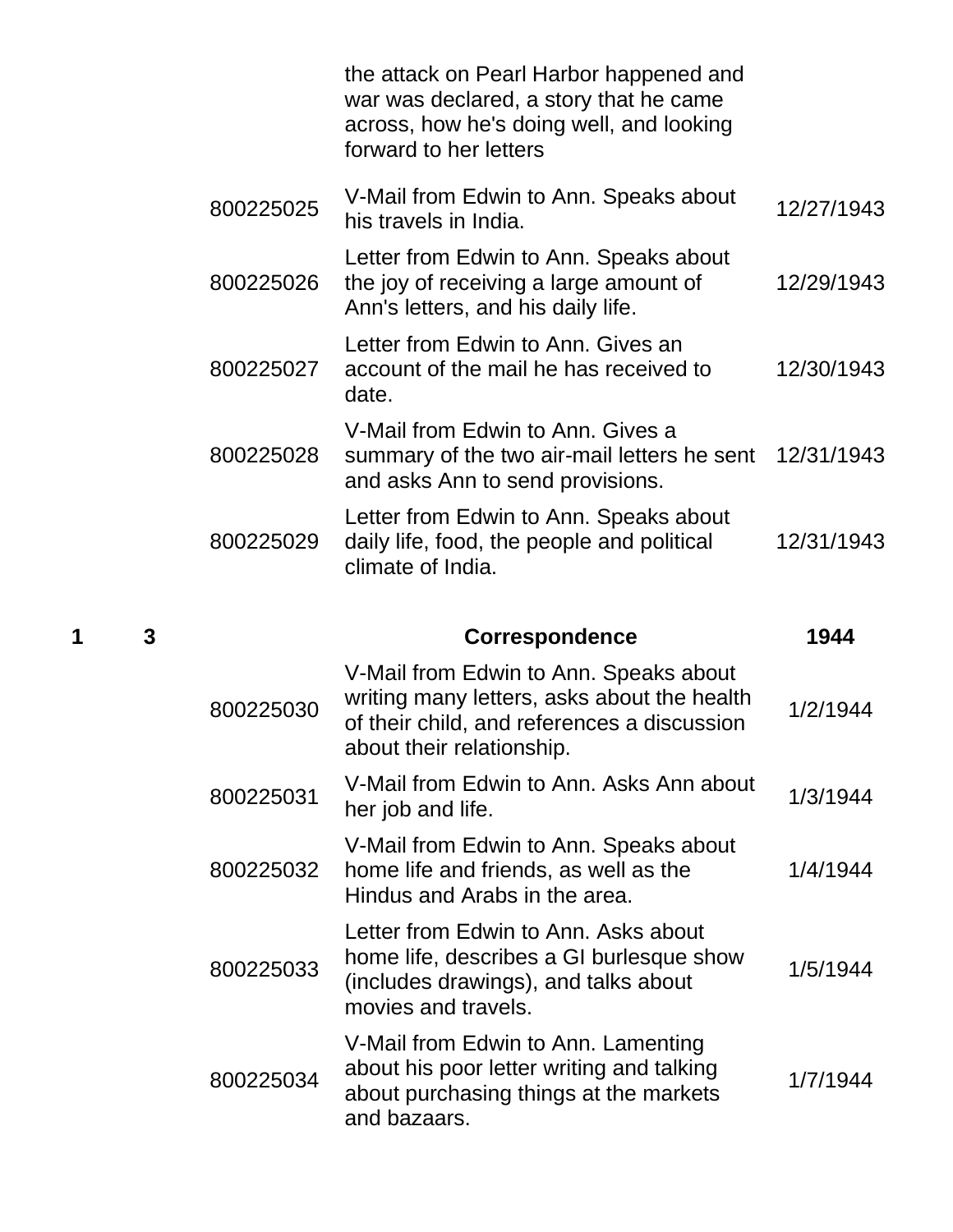| 800225035 | V-Mail from Edwin to Ann. Speaks about<br>the inefficiency of mail, and friends from<br>home.                                                         | 1/8/1944  |
|-----------|-------------------------------------------------------------------------------------------------------------------------------------------------------|-----------|
| 800225036 | V-Mail from Edwin to Ann. Speaks about<br>Ann's job and letters he has received from<br>home.                                                         | 1/9/1944  |
| 800225037 | Letter from Edwin to Ann. Speaks about<br>the letters he has received, going ons at<br>home, and political issues with Russia and<br>Poland           | 1/10/1944 |
| 800225038 | Letter from Edwin to Ann. Speaks about<br>getting a new position, receiving a batch of<br>mail, and family/friends.                                   | 1/23/1944 |
| 800225039 | Letter from Edwin to Ann. Speaks about a<br>mission that will take him away from<br>writing, Christmas gifts and mail he's<br>received, and politics. | 1/30/1944 |
| 800225040 | V-Mail from Major E.T. Hancock. Informing<br>Ann that Edwin is unable to write at this<br>time but is in good health.                                 | 4/15/1944 |
| 800225041 | Copy of V-mail from Edwin to Ann. Details<br>his time with the Merrill's Marauders<br>fighting along with the Chinese.                                | 4/17/1944 |
| 800225042 | V-Mail from Major E.T. Hancock. Informing<br>Ann that Edwin is unable to write at this<br>time but is in good health.                                 | 5/15/1944 |
| 800225043 | Letter from Edwin to Ann. Includes Censor<br>notes. Talks of being out of combat after<br>two months, and what he experienced.                        | 6/5/1944  |
| 800225044 | Letter from Edwin to Ann. Notes attached.<br>Talks of receiving mail and more on his<br>time and memories in Burma.                                   | 6/7/1944  |
| 800225045 | Letter from Edwin to Ann. Speaks about<br>their relationship, and war/post-war<br>politics.                                                           | 6/9/1944  |
| 800225046 | Letter from Edwin to Ann. Speaks about<br>visiting a friend in a hospital in India.                                                                   | 6/12/1944 |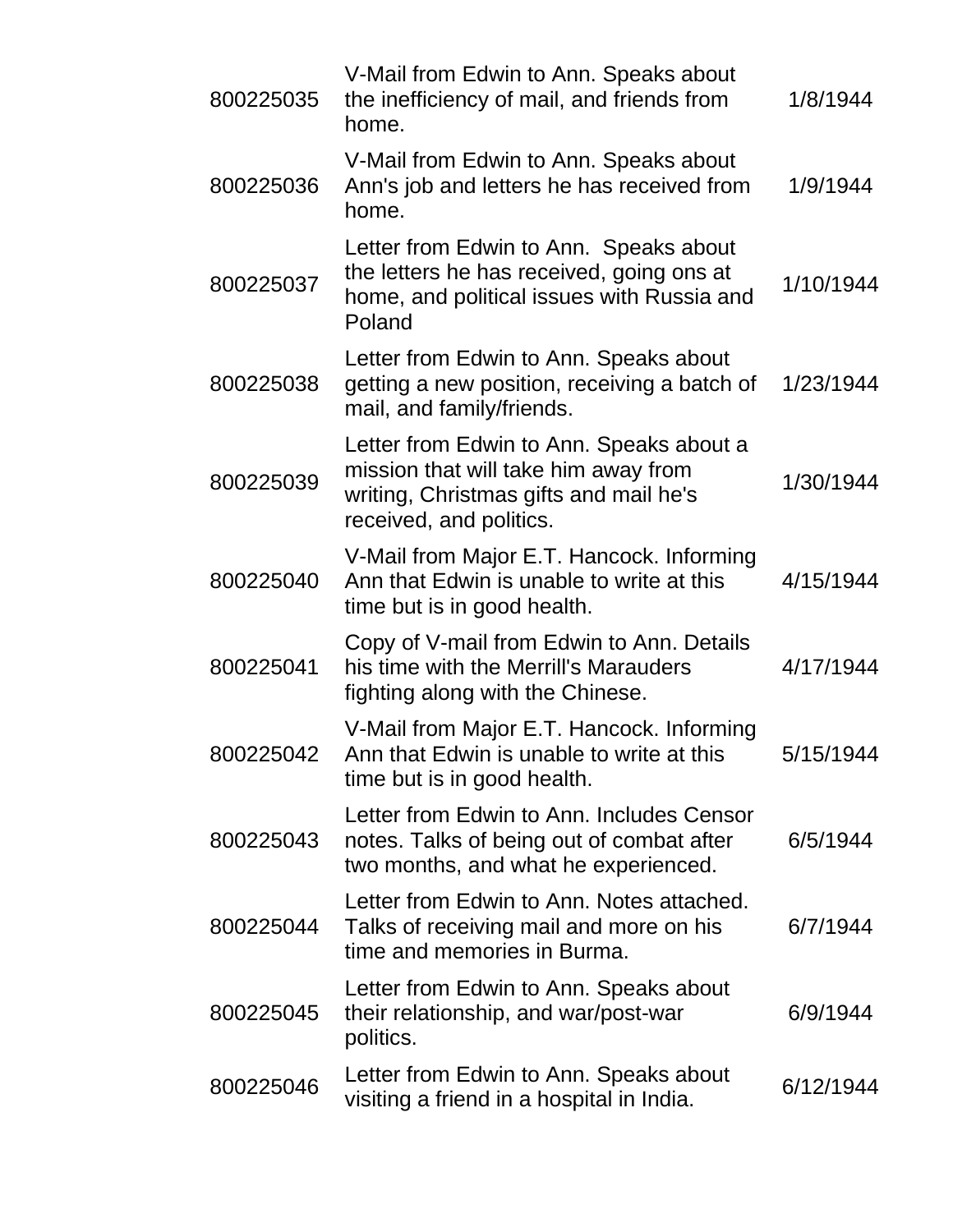| 800225047 | Letter from Edwin to Ann. Speaks about<br>his time in Burma and compares it to what<br>newspapers had accounted.                                     | 6/14/1944 |
|-----------|------------------------------------------------------------------------------------------------------------------------------------------------------|-----------|
| 800225048 | Letter from Edwin to Ann. Speaks about<br>bunking in the hospital, and daily life.                                                                   | 6/20/1944 |
| 800225049 | Letter from Edwin to Ann. Speaks about<br>his daily duties, a proposed pay increase,<br>and discusses the military.                                  | 6/24/1944 |
| 800225050 | Letter from Edwin to Ann. Discusses the<br>book "Mind, Medicine, & Man."                                                                             | 6/26/1944 |
| 800225051 | Letter from Edwin to Ann. Speaks about<br>receiving Ann's letters, discusses family<br>friends, and talks about daily life.                          | 6/28/1944 |
| 800225052 | V-Mail from Major E.T. Hancook stating<br>that he will no longer be writing as the<br>men are able to send mail again.                               | 7/1/1944  |
| 800225053 | Letter from Edwin to Ann. Speaks about<br>being on leave, discusses individuals he's<br>met, politics and what has appeared in the<br>papers.        | 7/9/1944  |
| 800225054 | Letter from Edwin to Ann. Talks about 26<br>Red Cross lassies moving in next door<br>and daily life.                                                 | 7/11/1944 |
| 800225055 | Letter from Edwin to Ann. Speaks about<br>leave and the unit's desire to "get out of<br>here and go to work", seeing movies, and<br>his social life. | 7/14/1944 |
| 800225056 | Letter from Edwin to Ann. Discusses Army<br>decorations, tells the story of Oscar Blotz.                                                             | 7/16/1944 |
| 800225057 | Letter from Edwin to Ann. Speaks about<br>traveling and living in India, sicknesses<br>like Malaria and Sandfly fever, and the<br>train system.      | 7/30/1944 |
| 800225058 | Letter from Edwin to Ann. Complains<br>about the mail system, discusses books<br>he has read, and talks of travels and daily<br>life.                | 7/31/1944 |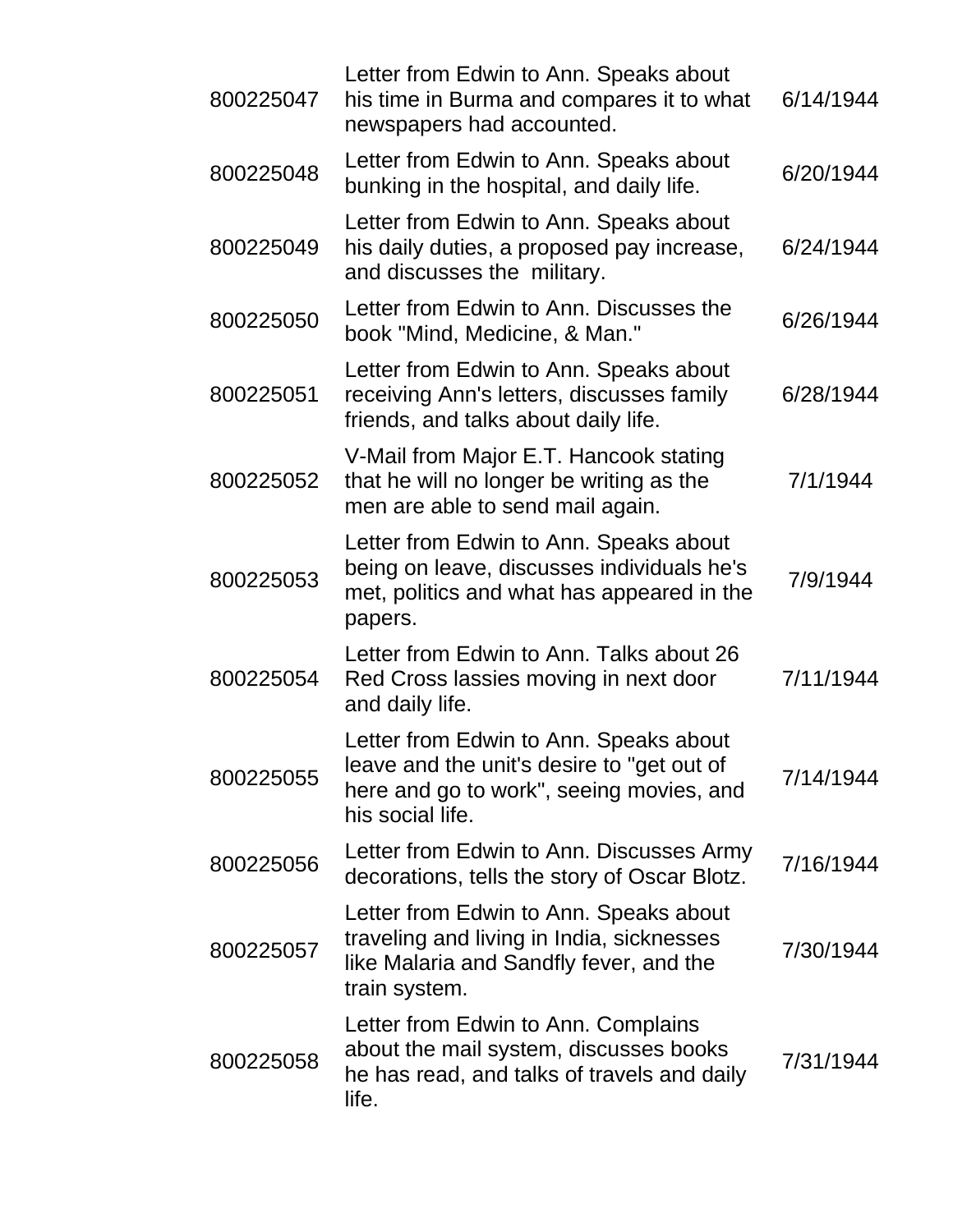| 800225059 | Letter from Edwin to Mike (son).<br>Lighthearted Man-to-Man talk to his two-<br>year-old son.                                                           | 8/2/1944  |
|-----------|---------------------------------------------------------------------------------------------------------------------------------------------------------|-----------|
| 800225060 | Letter from Edwin to Ann. References the<br>letter he wrote to Mike, and talks of<br>politics.                                                          | 8/3/1944  |
| 800225061 | Letter from Edwin to Ann. Speaks about<br>receiving lots of mail and who he received<br>it from, and responds to Ann's letters.                         | 8/4/1944  |
| 800225062 | Letter from Edwin to Sig. Speaks about<br>sending in his vote, and politics, and<br>recounts an anecdote about a prostate<br>exam.                      | 8/8/1944  |
| 800225063 | Letter from Edwin to Ann. Talks about<br>letters he has sent, and friends from<br>home.                                                                 | 8/8/1944  |
| 800225064 | Letter from Edwin to Ann. Talks about the<br>procedure for voting as a soldier,<br>monsoon season, and of army friends.                                 | 8/10/1944 |
| 800225065 | Letter from Edwin to Ann. Speaks about<br>how appreciative he is of her letters, and<br>about his apprehensions on publishing his<br>work in magazines. | 8/15/1944 |
| 800225066 | Letter from Edwin to Ann. Speaks about<br>hearing from friends back home, changing<br>infantries, and riding an elephant while in<br>Burma.             | 8/18/1944 |
|           | <b>Correspondence</b>                                                                                                                                   | 1944      |
| 800225067 | Letter from Edwin to Ann. Talks about<br>news articles that were incorrect in stating<br>events about unit 5307.                                        | 8/20/1944 |
| 800225068 | Letter from Edwin to Ann. Speaks about<br>the mail haul he received, and friends from<br>home.                                                          | 8/23/1944 |
| 800225069 | Letter from Edwin to Ann. Speaks about<br>his new position as regimental adjutant.                                                                      | 8/28/1944 |

**1 4 Correspondence 1944**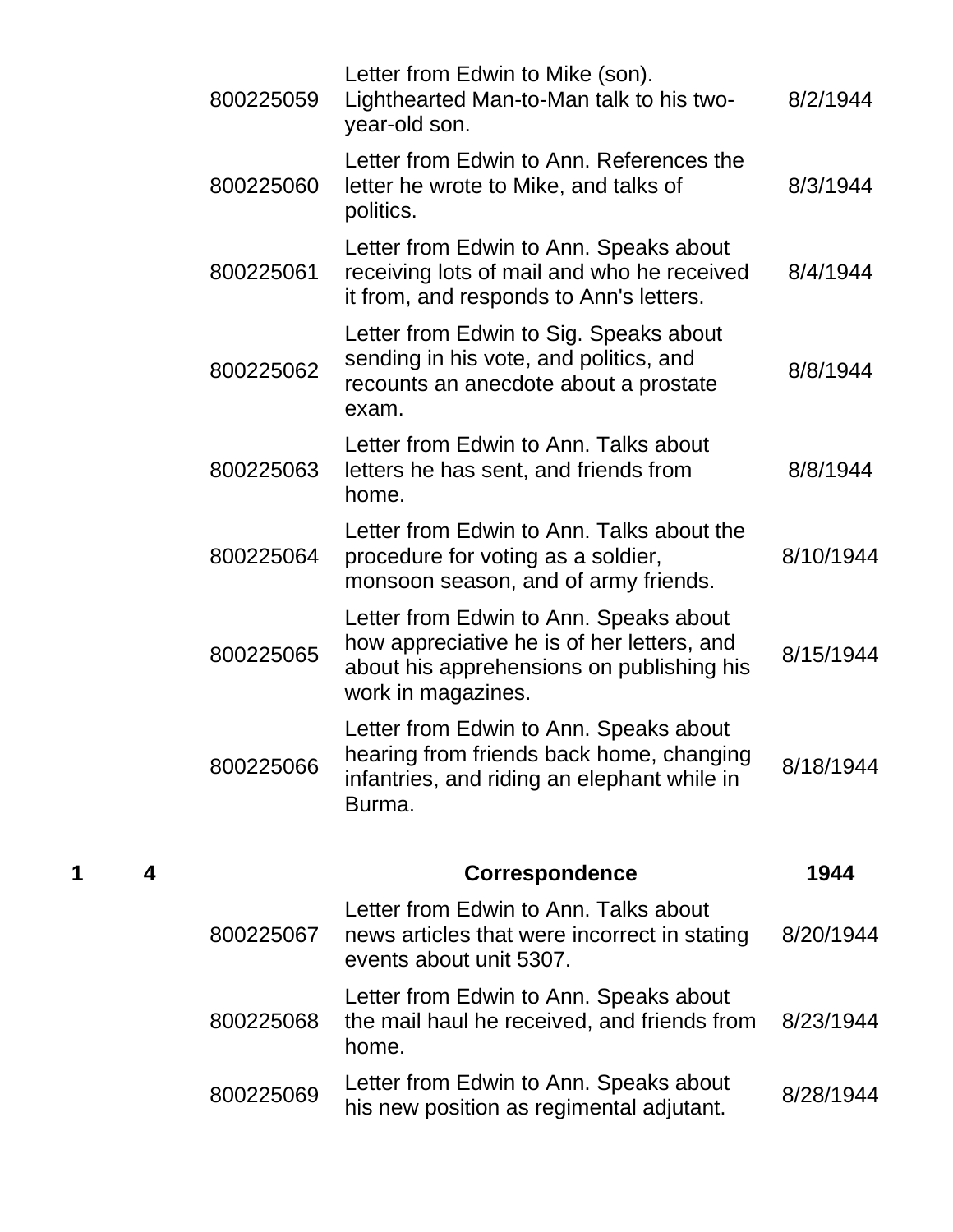| 800225070 | Letter from Edwin to Ann. Talks more<br>about his position as regimental adjutant<br>and highlights general complaints.                                                                 | 9/2/1944  |
|-----------|-----------------------------------------------------------------------------------------------------------------------------------------------------------------------------------------|-----------|
| 800225071 | Letter from Edwin to Ann. Talks of politics,<br>and his daily life.                                                                                                                     | 9/3/1944  |
| 800225072 | Letter from Edwin to Ann. Talks of<br>receiving letters, daily life, and post-war<br>life.                                                                                              | 9/7/1944  |
| 800225073 | Letter from Edwin to Ann. Talks of home,<br>friends, and politics.                                                                                                                      | 9/11/1944 |
| 800225074 | Letter from Edwin to Ann. Speaks about<br>moving from India to Burma, the<br>conditions at both camps, and individuals<br>he has met.                                                   | 9/18/1944 |
| 800225075 | Letter from Edwin to Ann. Discusses a<br>publication that Ann wrote, and meeting a<br>Jewish chaplain.                                                                                  | 9/20/1944 |
| 800225076 | Letter from Edwin to Ann. Speaks about<br>mail delivery and what he has received<br>and responds to Ann's letters, also<br>includes drawings of Edwin on an<br>Elephant.                | 9/23/1944 |
| 800225077 | Letter from Edwin to Ann. Talks of<br>different individuals within the Army,<br>details his daily life, and speaks about<br>voting.                                                     | 9/26/1944 |
| 800225078 | Letter from Edwin to Ann. Talks of<br>receiving many letters from home, details<br>and responds to what he received.                                                                    | 9/29/1944 |
| 800225088 | Correspondence between Norman<br>Freehling and Green-Brodie, Incorporated.<br>Advertising firm inquiring if they can send<br>the Rothschild letters to Harper's<br>Magazine to publish. | 9/29/1944 |
| 800225079 | Letter from Edwin to Ann. Speaks of Major<br>Briggs, his son Mike, as well as friends<br>and letters from home.                                                                         | 10/2/1944 |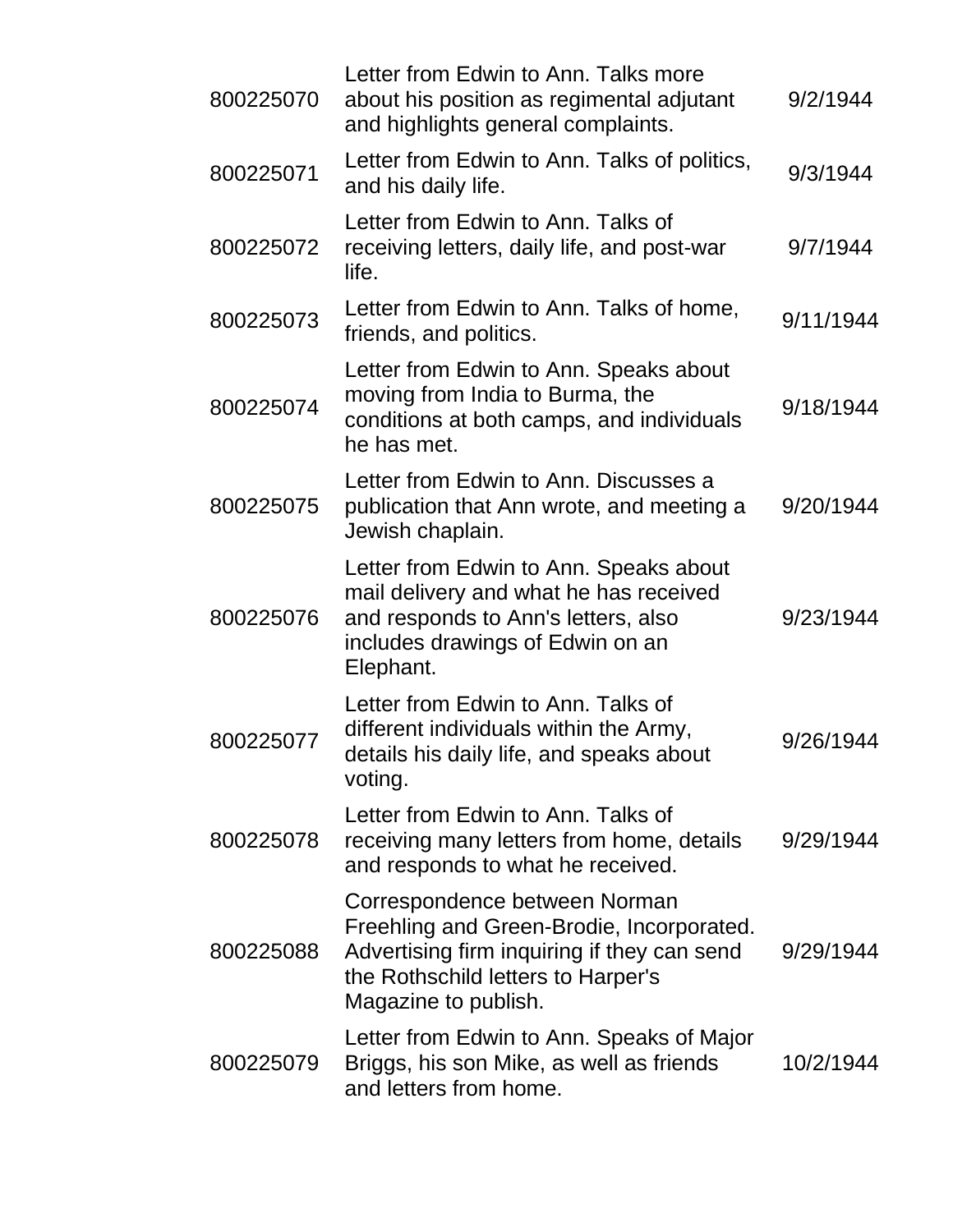| 800225080 | Letter from Edwin to Ann. Details work as<br>an adjutant, his daily life, and reminisced<br>about Unit 5307.                                                                                                | 10/4/1944  |
|-----------|-------------------------------------------------------------------------------------------------------------------------------------------------------------------------------------------------------------|------------|
| 800225081 | Letter from Edwin to Ann. Discusses an<br>article in the Tribune about Unit 5307, as<br>well as events going on at home.                                                                                    | 10/11/1944 |
| 800225083 | Letter from Edwin to Ann. Discusses<br>article in Tribune about Unit 5301, and<br>news from home.                                                                                                           | 10/16/1944 |
| 800225090 | Correspondence between The New<br>Yorker and the U.S. Infantry Association<br>stating that they are unable to publish Mr.<br>Rothschild's letters as they did not fall into<br>any of their forms.          | 10/16/1944 |
| 800225082 | Letter from Edwin to Ann. Discusses<br>difficulty writing a letter to Kate Hecht, and<br>talks about an article that appeared in the<br>Tribune about Unit 5301.                                            | 10/18/1944 |
| 800225084 | Letter from Edwin to Ann. Discusses his<br>34th birthday, as well as the letters and<br>gifts he received.                                                                                                  | 10/19/1944 |
| 800225085 | Letter from Edwin to Ann. Discusses<br>getting fed up with fighting the war on<br>paper, talks about politics, and movies he<br>has seen.                                                                   | 10/23/1944 |
| 800225086 | Letter from Edwin to Ann. Discusses and<br>responds to receiving letters, and tells an<br>anecdote about delinquency reports.                                                                               | 10/25/1944 |
| 800225087 | Correspondence between The Readers<br>Digest and Lt. Bob Bartlett. Regarding<br>Edwin Rothschild's letters; the Digest did<br>not know whether they could cut them to<br>their pattern in order to publish. | 10/26/1944 |
| 800225091 | Letter from Edwin to Ann. Discusses a<br>wedding Ann attended, finances and pay,<br>and anecdotes about individuals in his<br>unit.                                                                         | 10/29/1944 |
| 800225089 | Correspondence between Mrs. Rothschild<br>and the U.S. Infantry Association. In                                                                                                                             | 10/31/1944 |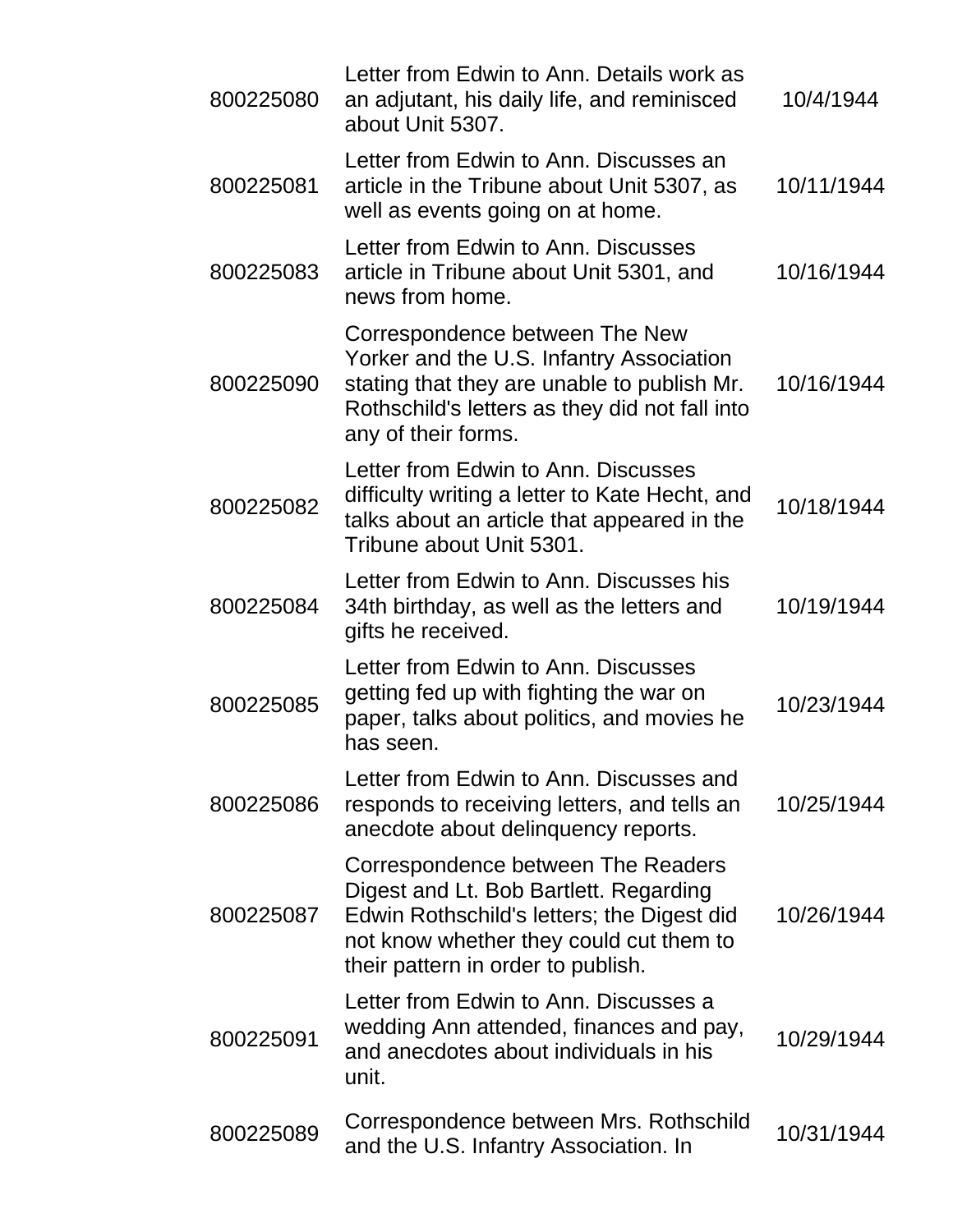|           | regards to being unable to publish her<br>husband's letters as they do not deal with<br>the subjects they highlight.                     |            |
|-----------|------------------------------------------------------------------------------------------------------------------------------------------|------------|
| 800225092 | Letter from Edwin to Ann. Discusses the<br>drawings he sent Ann and his son, the<br>book One Whirl, and acquaintances from<br>home.      | 11/1/1944  |
| 800225093 | Letter from Edwin to Ann. Discusses<br>newspaper articles and China.                                                                     | 11/5/1944  |
| 800225094 | Letter from Edwin to Ann. Discusses his<br>son's drawings and meeting new<br>acquaintances.                                              | 11/7/1944  |
| 800225095 | Letter from Edwin to Ann. Discusses daily<br>army life and finances, receiving gifts, and<br>the election/politics.                      | 11/10/1944 |
| 800225096 | Letter from Edwin to Ann. Discusses<br>newspaper articles, acquaintances, and<br>being publication rejections regarding his<br>letters.  | 11/13/1944 |
| 800225097 | Letter from Edwin to Ann. Discusses<br>receiving letters and not being able to<br>write for some time as he will be out in the<br>field. | 11/17/1944 |
| 800225098 | V-Mail from Willard C. Nelson to Ann<br>Rothschild stating that Edwin is in good<br>health.                                              | 12/21/1944 |
| 800225099 | V-Mail from Edwin to Ann. Discusses<br>Christmas and receiving gifts of food.                                                            | 12/25/1944 |
| 800225100 | V-Mail from Edwin to Ann. Gives thanks to<br>all the individuals who sent him gifts.                                                     | 12/25/1944 |
| 800225101 | V-Mail from Edwin to Ann. Gives an<br>account of the mail and news from home<br>he received.                                             | 12/25/1944 |
| 800225102 | V-Mail from Edwin to Ann. Details who<br>sent him Christmas gifts, described<br>dancing and his Christmas celebration.                   | 12/26/1944 |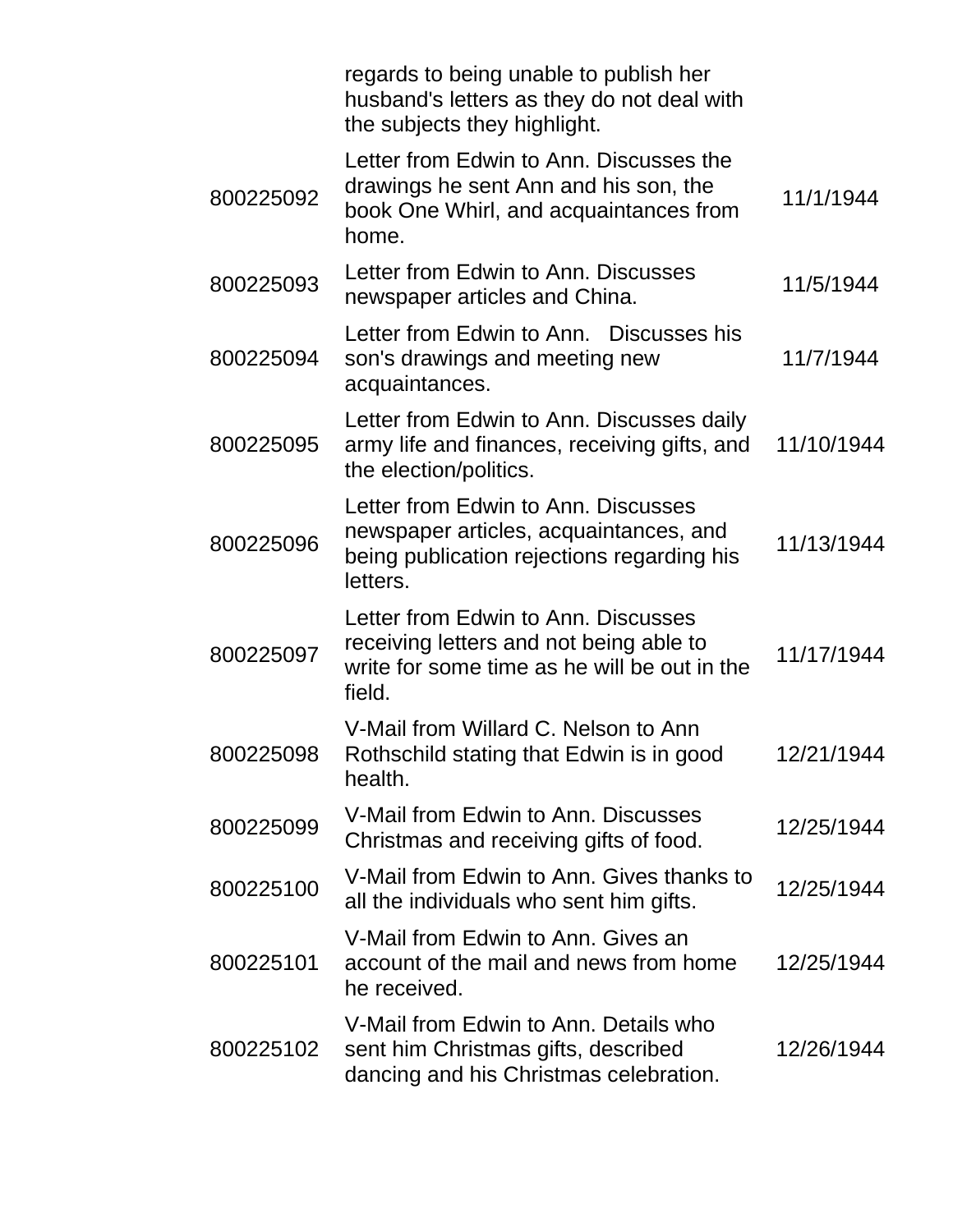|        | 800225103 | Letter from Edwin to Ann. Pages 5-8<br>discusses Ann's job, relationships within<br>his unit, and travels in India.                                                                                         | N.D.                   |
|--------|-----------|-------------------------------------------------------------------------------------------------------------------------------------------------------------------------------------------------------------|------------------------|
|        | 800225104 | 4 Air-Mail envelopes                                                                                                                                                                                        | 1/24/1944-<br>9/6/1944 |
| 5<br>1 |           | <b>Correspondence</b>                                                                                                                                                                                       | 1945                   |
|        | 800225105 | V-Mail from Major Willard C. Nelson to<br>Ann Rothschild stating that Edwin is in<br>good health                                                                                                            | 1/5/1945               |
|        | 800225106 | Letter from Edwin to Ann. Discusses the<br>mail he has received from home, details<br>what has been going on in his unit the<br>"Mars Task Force, as well as the<br>personality of individuals in his unit" | 1/28/1945              |
|        | 800225107 | Letter from Edwin to Ann. Discusses<br>returning home, his daily life at camp,<br>weather and finances.                                                                                                     | 1/29/1945              |
|        | 800225108 | Letter from Edwin to Ann. Details letters<br>and news that he has received from home,<br>as well as daily life and his platoon.                                                                             | 2/17/1945              |
|        | 800225109 | V-Mail from Edwin to Ann. Details<br>Christmas gifts received, the world<br>outlook, and life at camp.                                                                                                      | 2/24/1945              |
|        | 800225110 | Letter from Edwin to Ann. Speaks about a<br>break in combat, life and combat in<br>Burma, includes drawings.                                                                                                | 3/11/1945              |
|        | 800225111 | Letter from Edwin to Ann. Speaks about<br>the mail and newspaper clippings he has<br>received, politics, and life at camp.                                                                                  | 3/21/1945              |
|        | 800225112 | Letter from Edwin to Ann. Discusses news<br>from home, books he has read, and<br>politics.                                                                                                                  | 3/27/1945              |
|        | 800225113 | Letter from Edwin to Ann. Speaks about<br>news from home, his son, and men he's<br>been associated with getting to go home.                                                                                 | 4/11/1945              |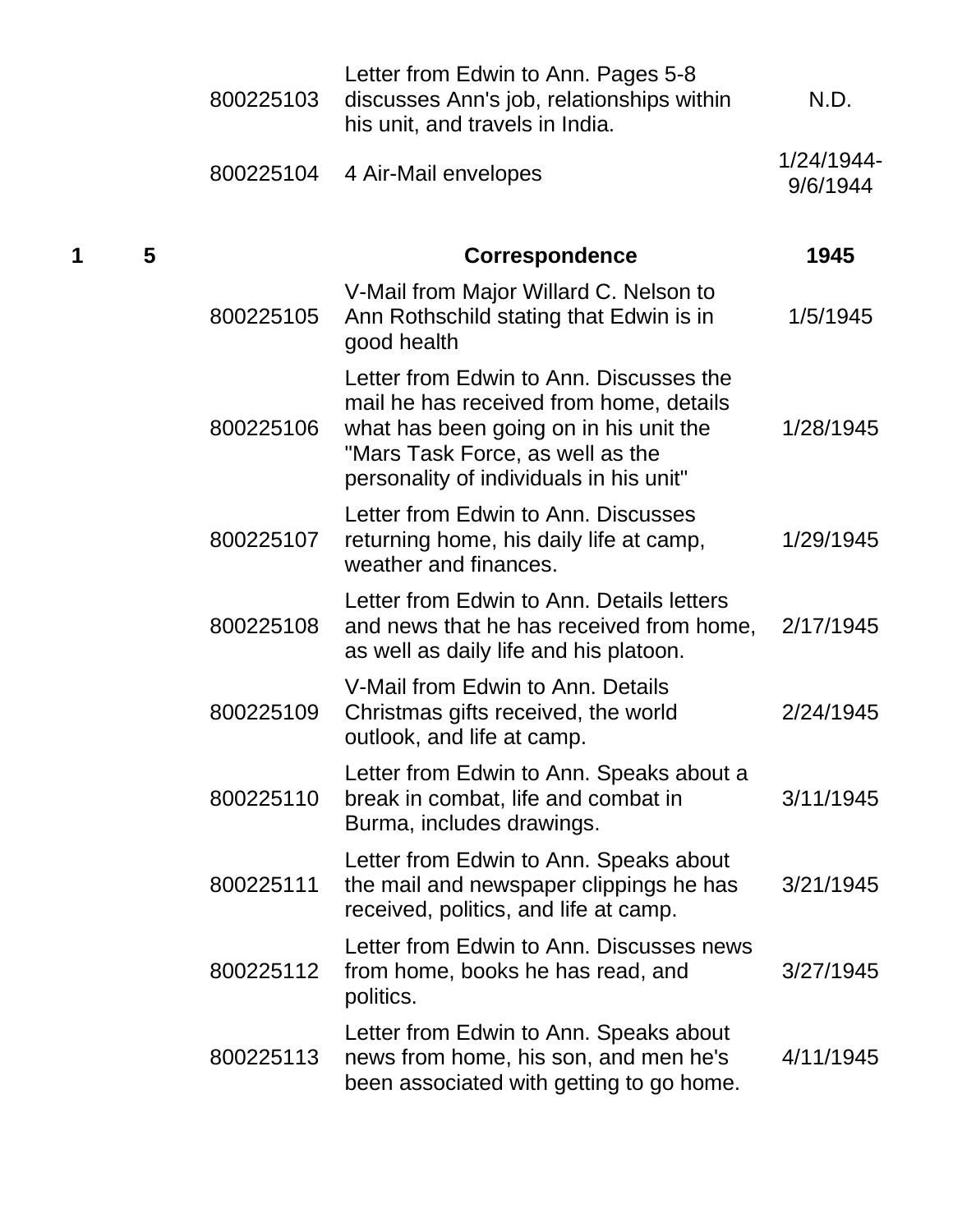| 800225114 | Letter from Edwin to his family. Speaks<br>about being stationed in China, his life<br>there, acquaintances from the war, and<br>Roosevelt's death.                                                            | 4/15/1945 |
|-----------|----------------------------------------------------------------------------------------------------------------------------------------------------------------------------------------------------------------|-----------|
| 800225115 | Letter from Edwin to Ann. Speaks about<br>silk from the silk mill, buying souvenirs, the<br>transportation, and his son's artwork.                                                                             | 4/18/1945 |
| 800225116 | Letter from Edwin to Ann. Discusses his<br>inability to tell Ann everything about his<br>time in China but details what he can,<br>discusses news articles he has read, and<br>his first impressions of China. | 4/19/1945 |
| 800225117 | Letter from Edwin to Ann. Discusses<br>China's inflation, news he has gotten<br>about the war, and letters he has received<br>from home.                                                                       | 4/26/1945 |
| 800225118 | Letter from Edwin to Ann. Discusses the<br>home movie he received from Ann, news<br>he has received from home, false<br>armistice rumors, and Roosevelt's death.                                               | 4/28/1945 |
| 800225119 | Letter from Edwin to Ann. Discusses<br>rumors about false surrenders and the<br>execution of Mussolini, the Nazis and their<br>crimes, and Ann's reaction of the<br>President's death.                         | 4/30/1945 |
| 800225120 | Letter from Edwin to Ann. Discusses the<br>end of the rotation and the beginning of<br>the point system, VE day and its<br>significance, and gives an account of his<br>travels and the people in China.       | 5/15/1945 |
| 800225121 | Letter from Edwin to Ann. Discusses the<br>letters and news he has received from<br>Ann, acquaintances from home, and<br>requests packages.                                                                    | 5/17/1945 |
| 800225122 | Letter from Edwin to Ann. Discusses<br>feeling glum, not liking where or what he is<br>doing, and some new faces in his<br>battalion.                                                                          | 5/20/1945 |
|           |                                                                                                                                                                                                                |           |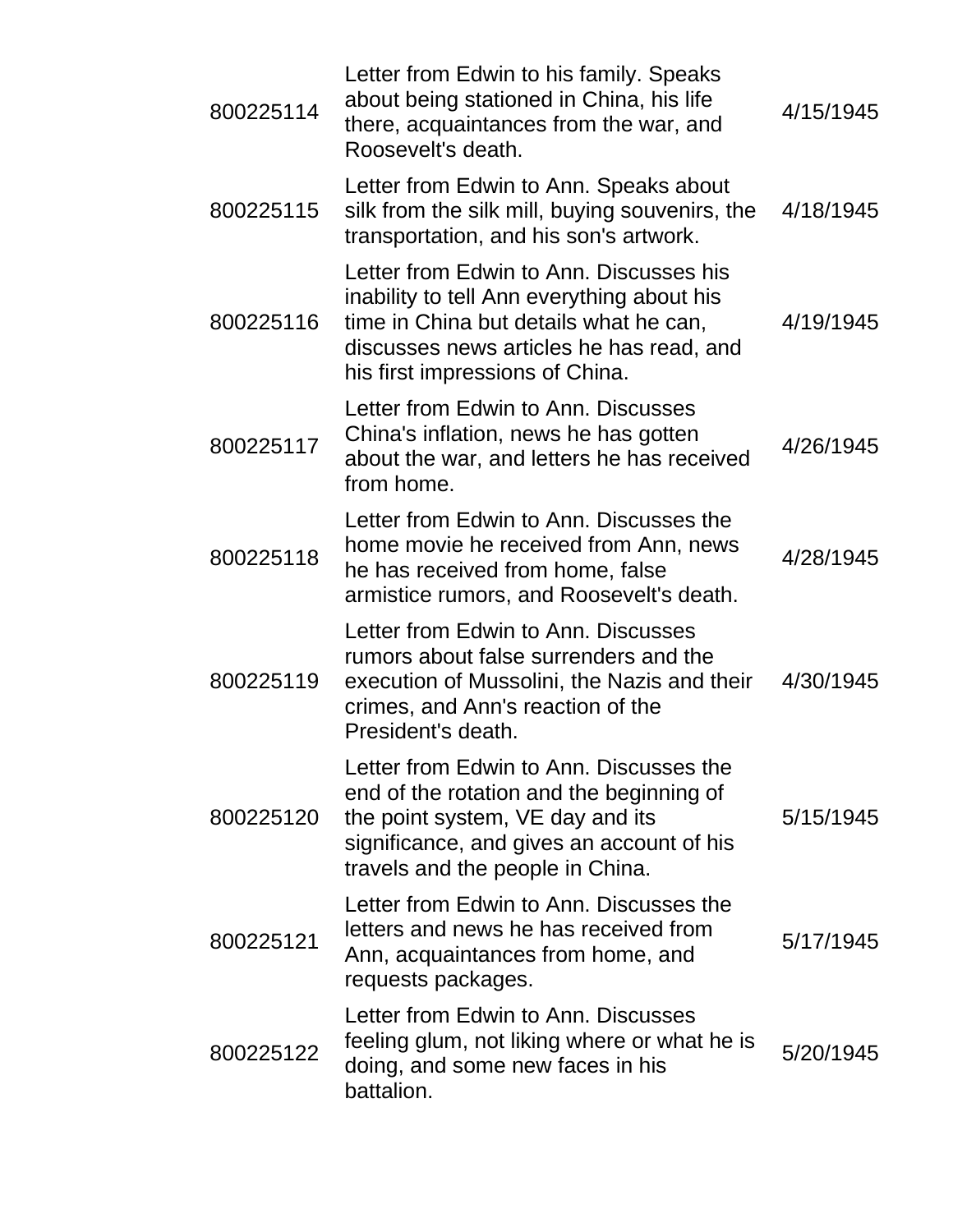| 800225123 | Letter from Edwin to Ann. Discusses<br>speaking with a Chinese Colonel, his<br>mood and role in camp, and politics/war<br>issues such as Churchill's resignation. | 5/23/1945 |
|-----------|-------------------------------------------------------------------------------------------------------------------------------------------------------------------|-----------|
| 800225125 | Letter from Edwin to Ann. Discusses<br>letters and news he has heard from home,<br>food, and music.                                                               | 5/27/1945 |
| 800225124 | Letter from Edwin to Ann. Discusses<br>receiving Ann's letters and news from<br>home, and the army principle of<br>command.                                       | 5/29/1945 |
| 800225126 | Letter from Edwin to Ann. Discusses the<br>point system and how sending men home<br>works with the system, acquaintances<br>from home, and politics.              | 5/31/1945 |
| 800225127 | Letter from Edwin to Ann. Discusses<br>complaints about the point system, letters<br>and news he has received from home, and<br>attitudes about the war.          | 6/3/1945  |
| 800225128 | V-Mail from Edwin to Ann. Discusses his<br>job in the General Court, politics especially<br>in regard to Russia, and the magazine<br>"Chess Monthly."             | 6/6/1945  |
| 800225129 | Letter from Edwin to Ann. Discusses a<br>theft investigation within the camp.                                                                                     | 6/9/1945  |
| 800225130 | Letter from Edwin to Ann. Discusses<br>photos he received from Ann, GI haircuts,<br>and acquaintances from home.                                                  | 6/12/1945 |
| 800225131 | V-mail from Edwin to Ann. Regarding a<br>change of address.                                                                                                       | 6/21/1945 |
| 800225132 | Letter from Edwin to Ann. Discusses being<br>given a rotation issue and his orders to go<br>home, noting that it will take some time.                             | 6/21/1945 |
| 800225133 | Letter from Edwin to Ann. Discusses his<br>leisure time while waiting to be sent home.                                                                            | 7/5/1945  |
| 800225134 | Letter from Edwin to Ann. States he will be<br>home soon, sometime before Labor Day,<br>also includes a drawing.                                                  | 7/11/1945 |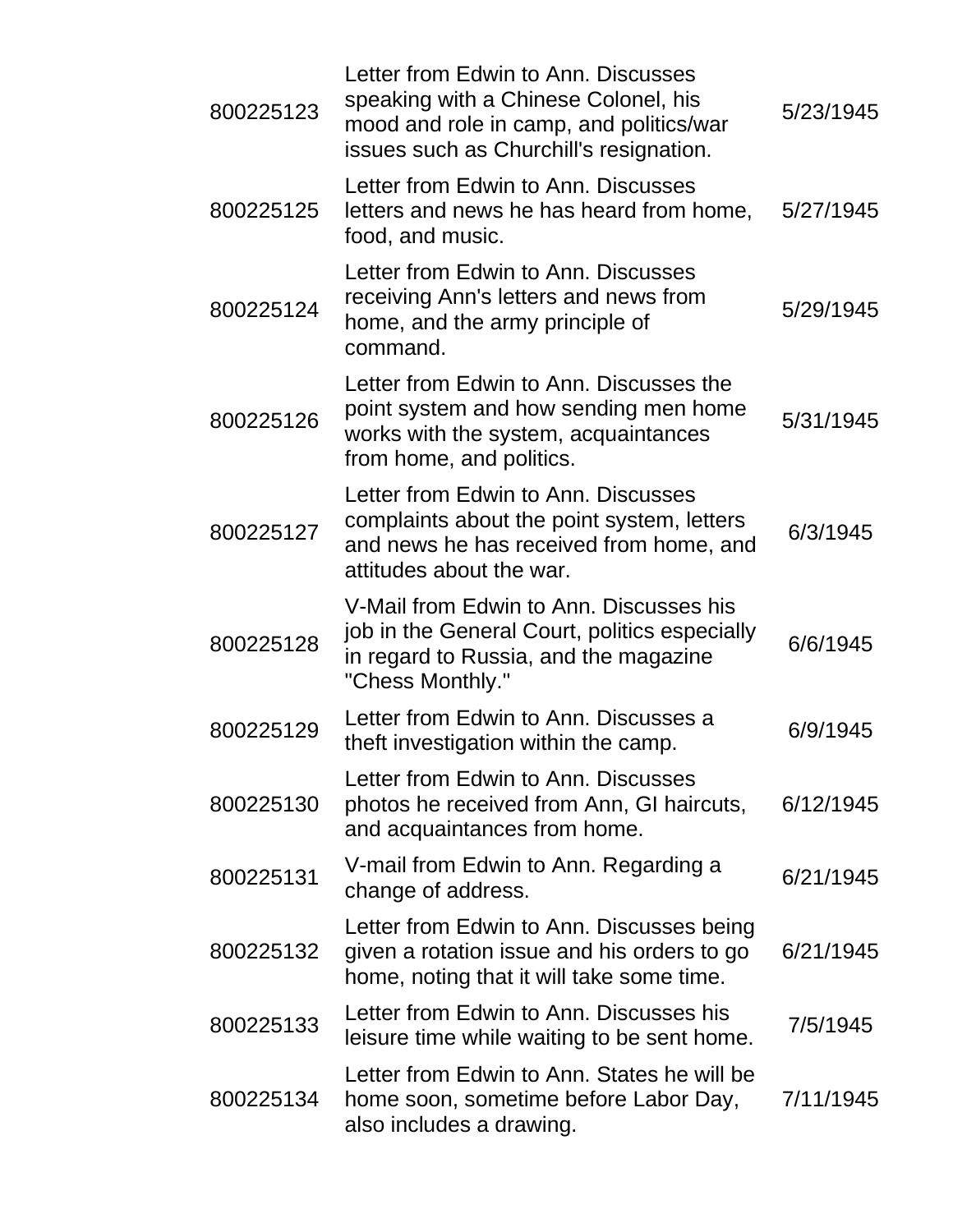| 1 | 6              | <b>Correspondence</b> |                                                                                                                                                                                                                                                                                                                                                                                                                   |                          |  |
|---|----------------|-----------------------|-------------------------------------------------------------------------------------------------------------------------------------------------------------------------------------------------------------------------------------------------------------------------------------------------------------------------------------------------------------------------------------------------------------------|--------------------------|--|
|   |                | 800225179             | 9/21/1992 To Edwin Rothschild from Peter<br>Faggion: writes to ask if he is the same<br>Rothschild that was his heavy machine<br>gun platoon officer; ; Duplicate of<br>9/21/1992 letter; 10/25/1992 To Edwin<br>Rothschild from Peter Faggion: writes<br>about how he is glad he's the same<br>Rothschild that he was trying to reach,<br>write of others he's reached out to and<br>their responses [photocopy] | 9/21/1992;<br>10/25/1992 |  |
|   |                | 800225180             | To Edwin Rothschild from Art Wilson:<br>letter about upcoming reunion logistics,<br>and discussing an article he included<br>[article not with letter]                                                                                                                                                                                                                                                            | 11/5/1993                |  |
|   |                | 800225181             | To Ed and Ann from Pete and Armida<br>[Faggion]: letter about how they are doing,<br>writing his recollection of the war, and<br>wishing them a happy Thanksgiving                                                                                                                                                                                                                                                | 11/8/1994                |  |
|   |                | 800225182             | To Phil from Margaret Hobla[?]: letter with<br>attached speech from Father Glavin                                                                                                                                                                                                                                                                                                                                 | u.d.                     |  |
| 1 | $\overline{7}$ |                       | <b>Correspondence and Clipping</b>                                                                                                                                                                                                                                                                                                                                                                                | 1995, u.d.               |  |
|   |                | 800225155             | "A Marsman Remembers 50 Years Later"                                                                                                                                                                                                                                                                                                                                                                              | u.d.                     |  |
|   |                | 800225136             | Newspaper Clipping "24 Chicagoans<br>March 1,000 MI. in Burma Drive."                                                                                                                                                                                                                                                                                                                                             | u.d.                     |  |
|   |                | 800225137             | Correspondence from Philip L. Robinson<br>to Ann Rothschild. Offering condolences<br>on Ed's death.                                                                                                                                                                                                                                                                                                               | 7/31/1995                |  |
|   |                | 800225138             | To Edwin from Phil Piazza: letter about a<br>book sent to Edwin                                                                                                                                                                                                                                                                                                                                                   | 12/16/1994               |  |
|   |                | 800225139             | "The Big News Story Then" reunion<br>coverage                                                                                                                                                                                                                                                                                                                                                                     | u.d.                     |  |
|   |                | 800225140             | Harper's Magazine Merrill's Marauders                                                                                                                                                                                                                                                                                                                                                                             | Jan-57                   |  |